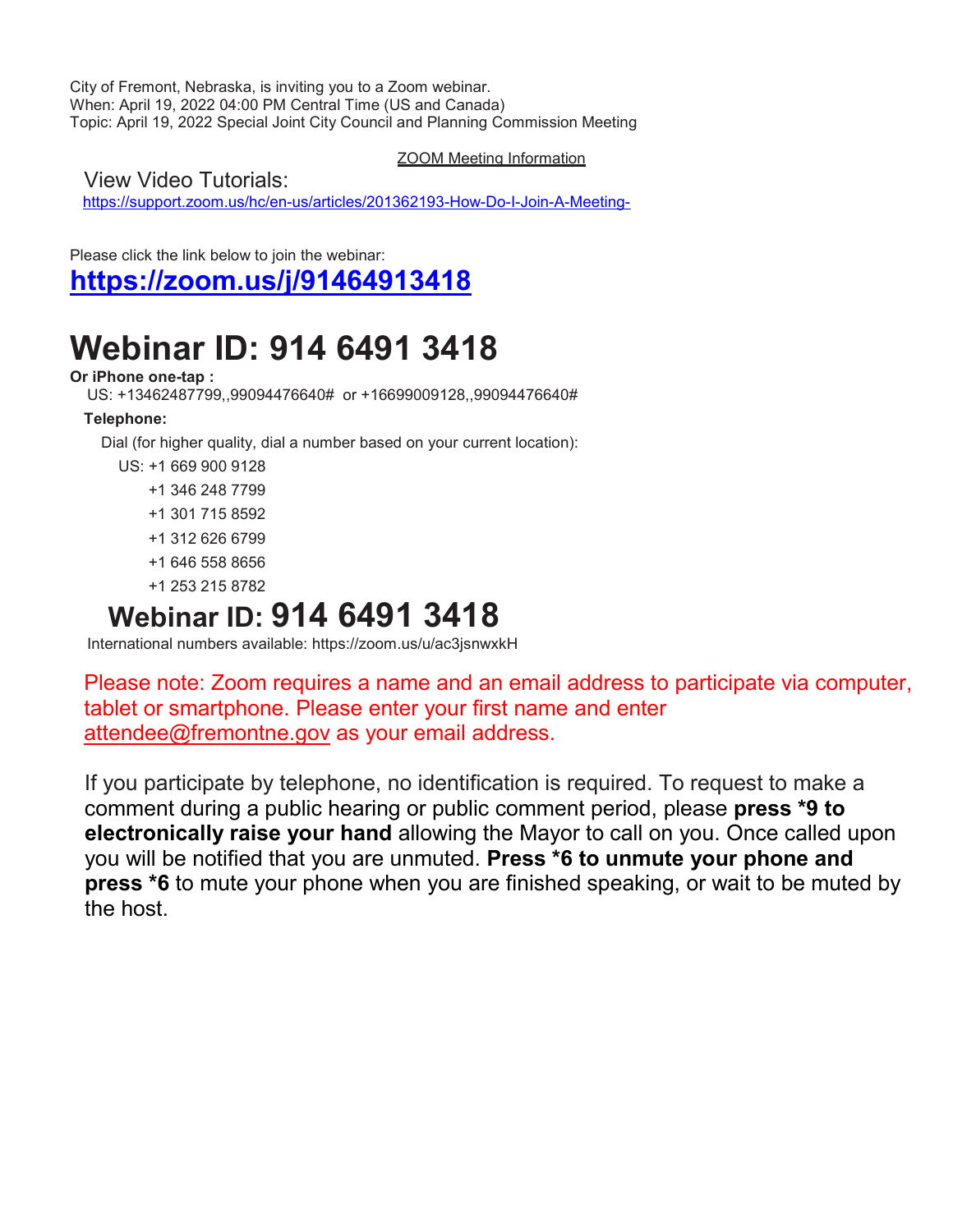

#### **SPECIAL JOINT CITY COUNCIL AND PLANNING COMMISSION MEETING AGENDA April 19, 2022 – 4:00 PM City Council Chambers 400 East Military, Fremont NE**

### **SPECIAL JOINT CITY COUNCIL AND PLANNING COMMISION MEETING AGENDA**

#### **4:00 PM**

#### **MEETING CALLED TO ORDER**

#### **ROLL CALL**

- 1. Presentation of the draft downtown subarea plan
- 2. Presentation and discussion of use specific standards

#### **ADJOURNMENT**

Agenda posted at the Municipal Building on April 15, 2022 and online at www.fremontne.gov. Agenda distributed to the Mayor and City Council on April 15, 2022. This meeting is preceded by publicized notice in the Fremont Tribune on April 14, 2022 and the agenda, including any notice of study session or public hearing, is displayed in the Municipal Building and is open to the public. The official current copy is available at City Hall, 400 East Military, City Clerk's Office. The City Council reserves the right to go into Executive Session at any time. A copy of the Open Meeting Law is posted in the City Council Chambers for review by the public. The City of Fremont reserves the right to adjust the order of items on the agenda.

#### **§2-109 Audience / Participant; Rules of Conduct.**

The following rules are established for audience members and participants at a Council meeting:

- 1. At the discretion of the presiding officer, any person may address the Council, on any agenda item; however, questions to City officials or staff, other speakers, or members of the audience are not permitted and will not be answered.
- 2. Any person wishing to address the Council shall first state their name andaddress
- 3. Remarks shall be limited to five minutes unless extended or limited by the Presiding Officer or majority vote of the Council.
- 4. No person will be permitted to address the Council more than once during discussion of a particular agenda item. Rebuttal comments are not permitted.
- 5. Repetitive or cumulative remarks may be limited or excluded by the Presiding Officer or majority vote of the Council.
- 6. Profanity or raised voice is not permitted.
- 7. Applause, booing, or other indications of support or displeasure with a speaker are not permitted.
- 8. Any person violating these rules may be removed from the CouncilChambers.

The following additional rules are established and applicable for public participants at an Open Public Comment Period or Study Session meeting:

9. At the direction of the presiding officer, Open Public Comment Period Speaker Topics will be limited to those not covered by a